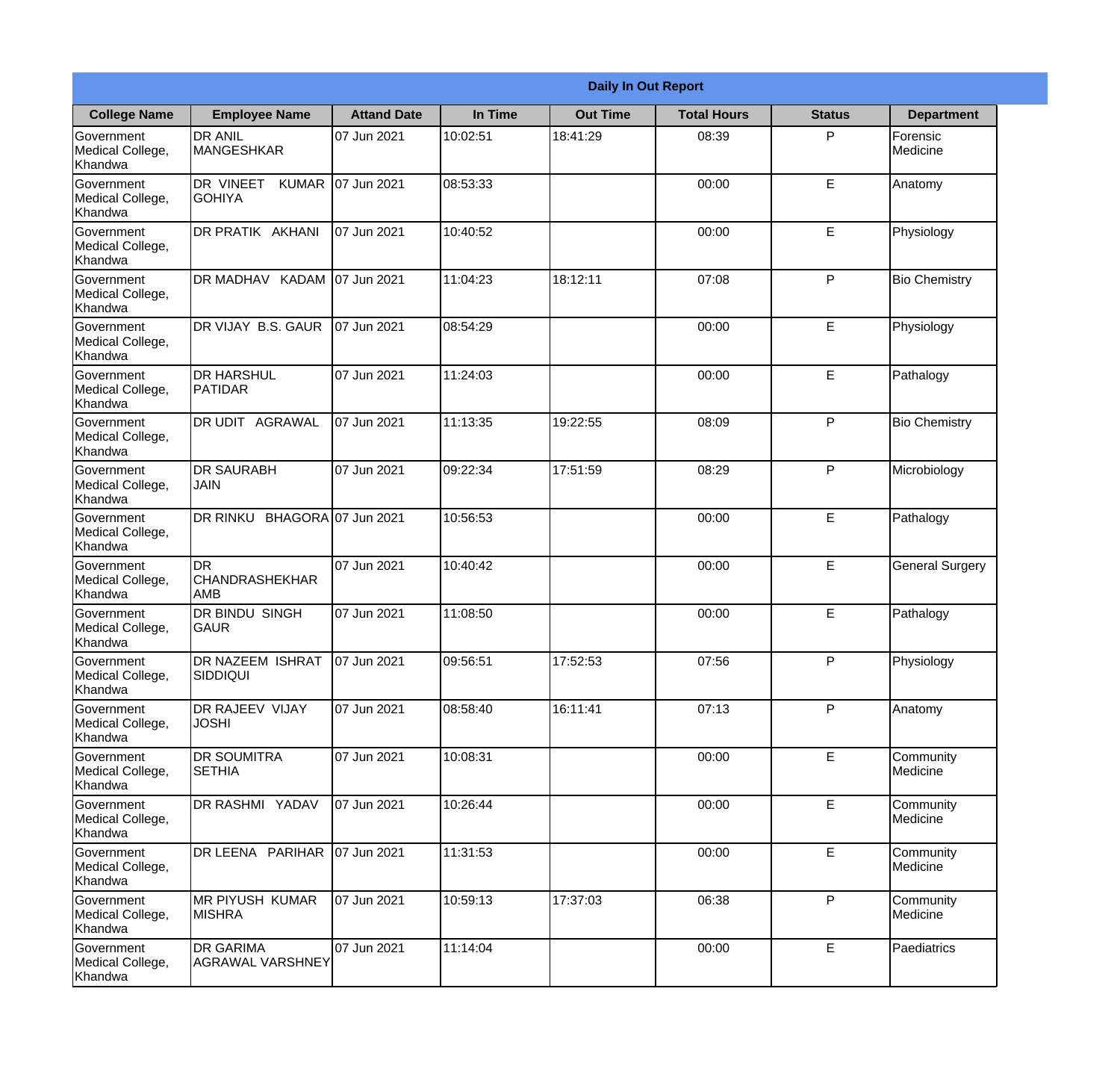| <b>Designation</b>                  | <b>Category</b> |
|-------------------------------------|-----------------|
| Assistant Professor   Para Clinical |                 |
| Professor                           | Non Clinical    |
| Assistant Professor   Non Clinical  |                 |
| Assistant Professor   Non Clinical  |                 |
| Associate Professor Non Clinical    |                 |
| Assistant Professor   Para Clinical |                 |
| Associate Professor Non Clinical    |                 |
| Associate Professor Para Clinical   |                 |
| Assistant Professor   Para Clinical |                 |
| Assistant Professor   Clinical      |                 |
| Associate Professor Para Clinical   |                 |
| Professor                           | Non Clinical    |
| Assistant Professor Non Clinical    |                 |
| Assistant Professor   Para Clinical |                 |
| Assistant Professor                 | Para Clinical   |
| <b>Assistant Professor</b>          | Para Clinical   |
| Statistician                        | Para Clinical   |
| Associate Professor Clinical        |                 |

## **Daily In Out Report**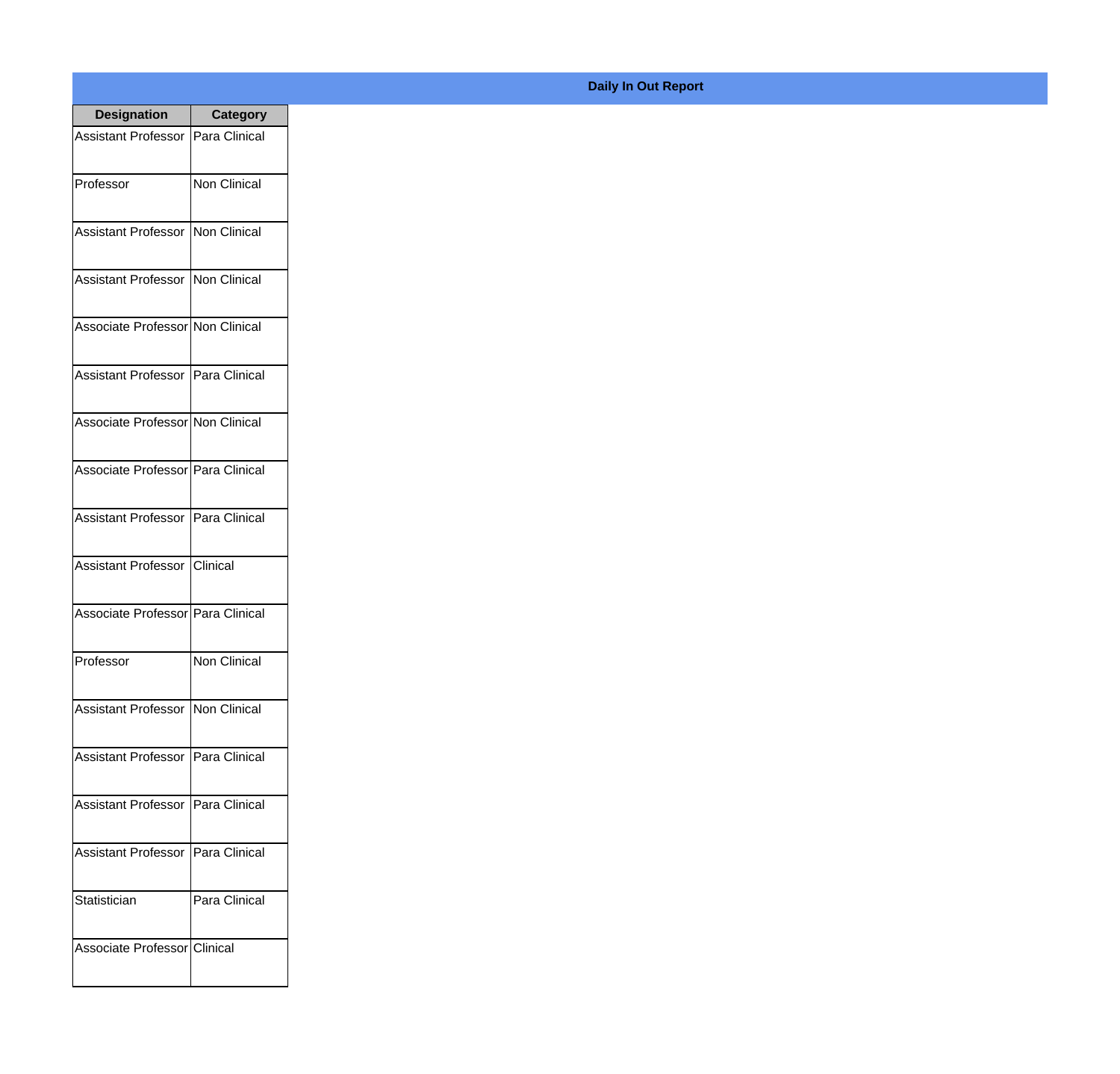|                                                  |                                                       |             |          |          | <b>Daily In Out Report</b> |              |                             |
|--------------------------------------------------|-------------------------------------------------------|-------------|----------|----------|----------------------------|--------------|-----------------------------|
| Government<br>Medical College,<br>Khandwa        | <b>DR SIDDHARTH</b><br><b>BANODE</b>                  | 07 Jun 2021 | 09:42:12 | 16:11:32 | 06:29                      | P            | Pharmacology                |
| Government<br>Medical College,<br>Khandwa        | DR PRIYA KAPOOR<br><b>KAPOOR</b>                      | 07 Jun 2021 | 10:06:55 |          | 00:00                      | E.           | Pathalogy                   |
| Government<br>Medical College,<br>Khandwa        | <b>DR SAPNA</b><br><b>MAHESHRAM</b>                   | 07 Jun 2021 | 11:08:58 |          | 00:00                      | E            | Community<br>Medicine       |
| <b>Government</b><br>Medical College,<br>Khandwa | <b>DR SEEMA</b><br><b>SUDHAKARRAO</b><br><b>SUTAY</b> | 07 Jun 2021 | 18:49:01 |          | 00:00                      | E            | Forensic<br>Medicine        |
| <b>Government</b><br>Medical College,<br>Khandwa | <b>DR NISHA</b><br>KAITHWAS                           | 07 Jun 2021 | 10:26:56 | 13:31:17 | 03:05                      | $\mathsf{P}$ | Psychiatry                  |
| Government<br>Medical College,<br>Khandwa        | <b>DR RANJEET</b><br><b>BADOLE</b>                    | 07 Jun 2021 | 10:14:42 |          | 00:00                      | E            | <b>General Medicine</b>     |
| Government<br>Medical College,<br>Khandwa        | <b>DR ASHOK</b><br><b>BHAUSAHEB NAJAN</b>             | 07 Jun 2021 | 10:39:33 |          | 00:00                      | E            | Forensic<br>Medicine        |
| Government<br>Medical College,<br>Khandwa        | <b>DR NITESHKUMAR</b><br>KISHORILAL<br><b>RATHORE</b> | 07 Jun 2021 | 10:34:00 |          | 00:00                      | E            | Pharmacology                |
| <b>Government</b><br>Medical College,<br>Khandwa | <b>DR SANGEETA</b><br><b>CHINCHOLE</b>                | 07 Jun 2021 | 10:50:06 |          | 00:00                      | E            | Physiology                  |
| Government<br>Medical College,<br><b>Khandwa</b> | DR SUNIL BAJOLIYA                                     | 07 Jun 2021 | 10:06:44 |          | 00:00                      | E            | OTO-Rhiono-<br>Laryngology  |
| Government<br>Medical College,<br>Khandwa        | DR NISHA MANDLOI<br>PANWAR                            | 07 Jun 2021 | 16:21:20 |          | 00:00                      | E            | Obstetrics &<br>Gynaecology |
| Government<br>Medical College,<br>Khandwa        | <b>DR SATISH</b><br><b>CHANDEL</b>                    | 07 Jun 2021 | 11:26:15 |          | 00:00                      | E            | Pharmacology                |
| Government<br>Medical College,<br>Khandwa        | <b>DR JITENDRA</b><br><b>AHIRWAR</b>                  | 07 Jun 2021 | 10:38:41 |          | 00:00                      | E            | Pathalogy                   |
| Government<br>Medical College,<br>Khandwa        | DR MUKTESHWARI<br><b>GUPTA</b>                        | 07 Jun 2021 | 12:17:47 |          | 00:00                      | E            | Pharmacology                |
| Government<br>Medical College,<br>Khandwa        | DR PURTI AGARWAL<br><b>SAINI</b>                      | 07 Jun 2021 | 10:47:56 |          | 00:00                      | E            | Pathalogy                   |
| Government<br>Medical College,<br>Khandwa        | DR YASHPAL RAY                                        | 07 Jun 2021 | 12:08:57 |          | 00:00                      | E            | Anatomy                     |
| Government<br>Medical College,<br>Khandwa        | DR RINKU YADAV                                        | 07 Jun 2021 | 12:22:47 |          | 00:00                      | $\mathsf E$  | <b>General Surgery</b>      |